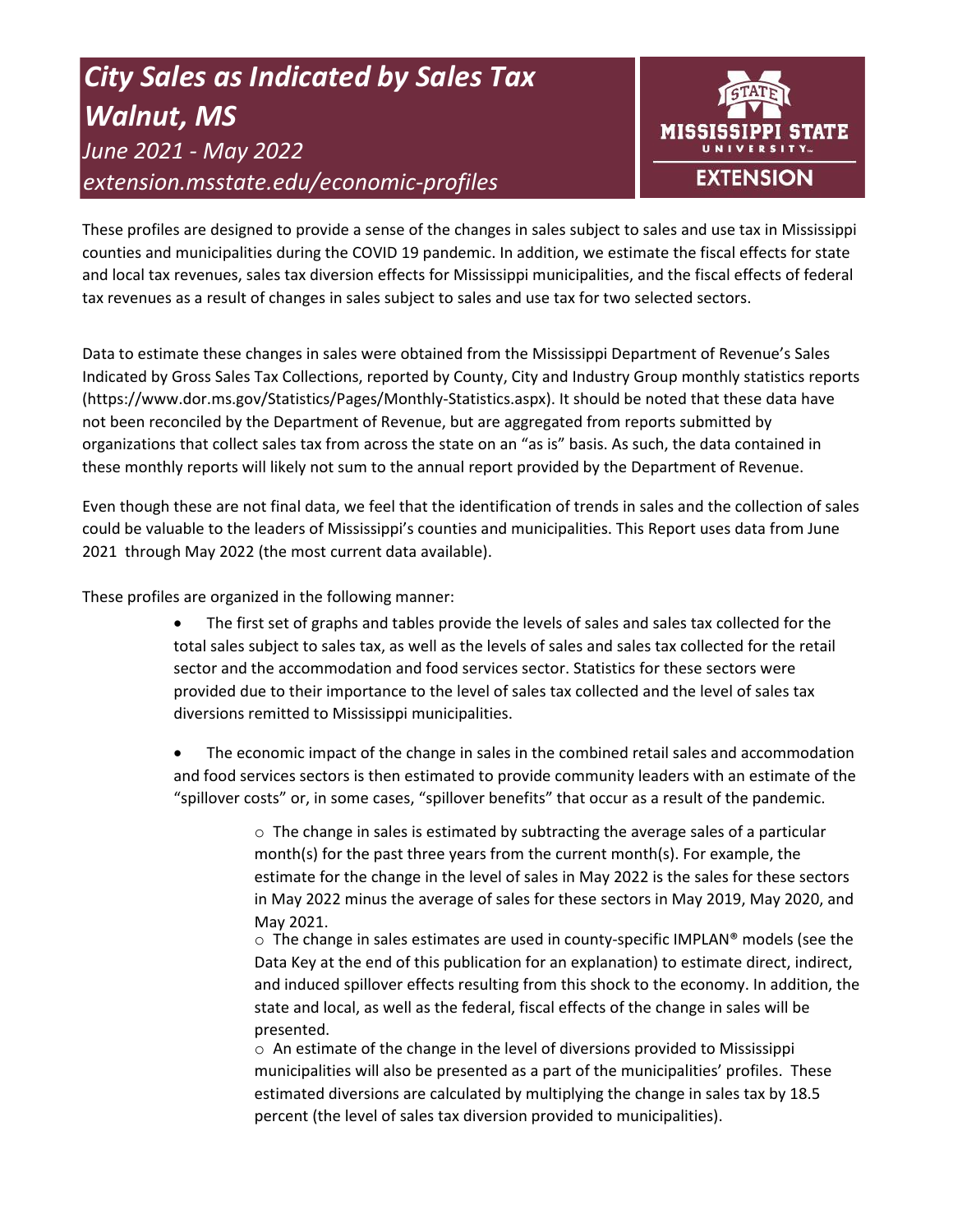| Total Sales as Indicated by Sales Tax (\$000s) |         |         |         | <b>Total Sales Tax Collected (\$000s)</b> |           |       |       |       |       |
|------------------------------------------------|---------|---------|---------|-------------------------------------------|-----------|-------|-------|-------|-------|
| Month                                          | 2019    | 2020    | 2021    | 2022                                      | Month     | 2019  | 2020  | 2021  | 2022  |
| January                                        | \$3,092 | \$3,020 | \$3,892 | \$5,513                                   | January   | \$110 | \$101 | \$122 | \$142 |
| February                                       | \$2,419 | \$2,471 | \$4,035 | \$4,821                                   | February  | \$94  | \$93  | \$119 | \$128 |
| March                                          | \$2,297 | \$2,425 | \$3,645 | \$4,942                                   | March     | \$94  | \$97  | \$106 | \$128 |
| April                                          | \$2,660 | \$2,719 | \$4,815 | \$5,698                                   | April     | \$115 | \$115 | \$137 | \$144 |
| May                                            | \$2,395 | \$2,677 | \$4,615 | \$6,166                                   | May       | \$108 | \$109 | \$136 | \$152 |
| June                                           | \$2,562 | \$3,517 | \$4,766 |                                           | June      | \$112 | \$138 | \$138 |       |
| July                                           | \$2,686 | \$3,833 | \$4,828 |                                           | July      | \$112 | \$134 | \$134 |       |
| August                                         | \$2,586 | \$4,342 | \$4,925 |                                           | August    | \$101 | \$139 | \$136 |       |
| September                                      | \$2,620 | \$3,620 | \$4,864 |                                           | September | \$107 | \$117 | \$128 |       |
| October                                        | \$2,534 | \$4,071 | \$4,902 |                                           | October   | \$106 | \$126 | \$129 |       |
| November                                       | \$2,455 | \$3,883 | \$5,131 |                                           | November  | \$101 | \$121 | \$134 |       |
| December                                       | \$2,612 | \$3,653 | \$4,959 |                                           | December  | \$106 | \$114 | \$131 |       |



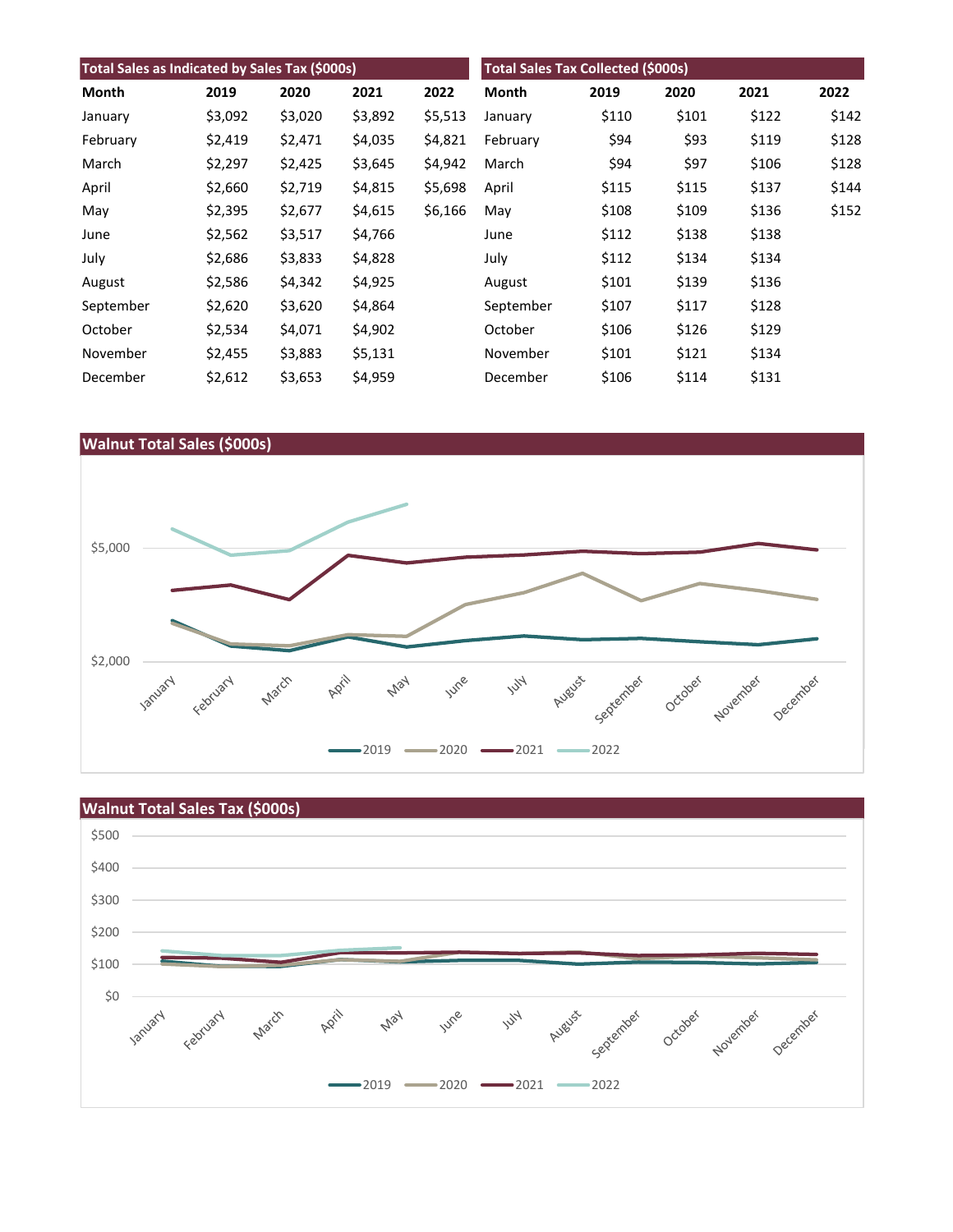| Retail Sector Sales as Indicated by Sales Tax (\$000s) |         |         |         | Retail Sector Sales Tax Collected (\$000s) |           |      |       |       |       |
|--------------------------------------------------------|---------|---------|---------|--------------------------------------------|-----------|------|-------|-------|-------|
| Month                                                  | 2019    | 2020    | 2021    | 2022                                       | Month     | 2019 | 2020  | 2021  | 2022  |
| January                                                | \$1,647 | \$1,670 | \$3,149 | \$3,984                                    | January   | \$85 | \$81  | \$104 | \$111 |
| February                                               | \$1,488 | \$1,522 | \$3,241 | \$3,860                                    | February  | \$70 | \$73  | \$101 | \$100 |
| March                                                  | \$1,398 | \$1,559 | \$2,818 | \$4,004                                    | March     | \$70 | \$77  | \$89  | \$100 |
| April                                                  | \$1,726 | \$1,862 | \$3,896 | \$5,219                                    | April     | \$88 | \$96  | \$116 | \$118 |
| May                                                    | \$1,577 | \$1,905 | \$3,742 | \$5,117                                    | May       | \$82 | \$92  | \$114 | \$120 |
| June                                                   | \$1,661 | \$2,700 | \$3,937 |                                            | June      | \$85 | \$118 | \$117 |       |
| July                                                   | \$1,657 | \$2,923 | \$3,912 |                                            | July      | \$86 | \$112 | \$112 |       |
| August                                                 | \$1,579 | \$3,167 | \$3,947 |                                            | August    | \$79 | \$113 | \$113 |       |
| September                                              | \$1,640 | \$2,958 | \$3,834 |                                            | September | \$86 | \$101 | \$106 |       |
| October                                                | \$1,635 | \$3,064 | \$3,883 |                                            | October   | \$86 | \$105 | \$108 |       |
| November                                               | \$1,604 | \$3,091 | \$4,043 |                                            | November  | \$82 | \$101 | \$102 |       |
| December                                               | \$1,690 | \$2,900 | \$3,988 |                                            | December  | \$86 | \$97  | \$102 |       |



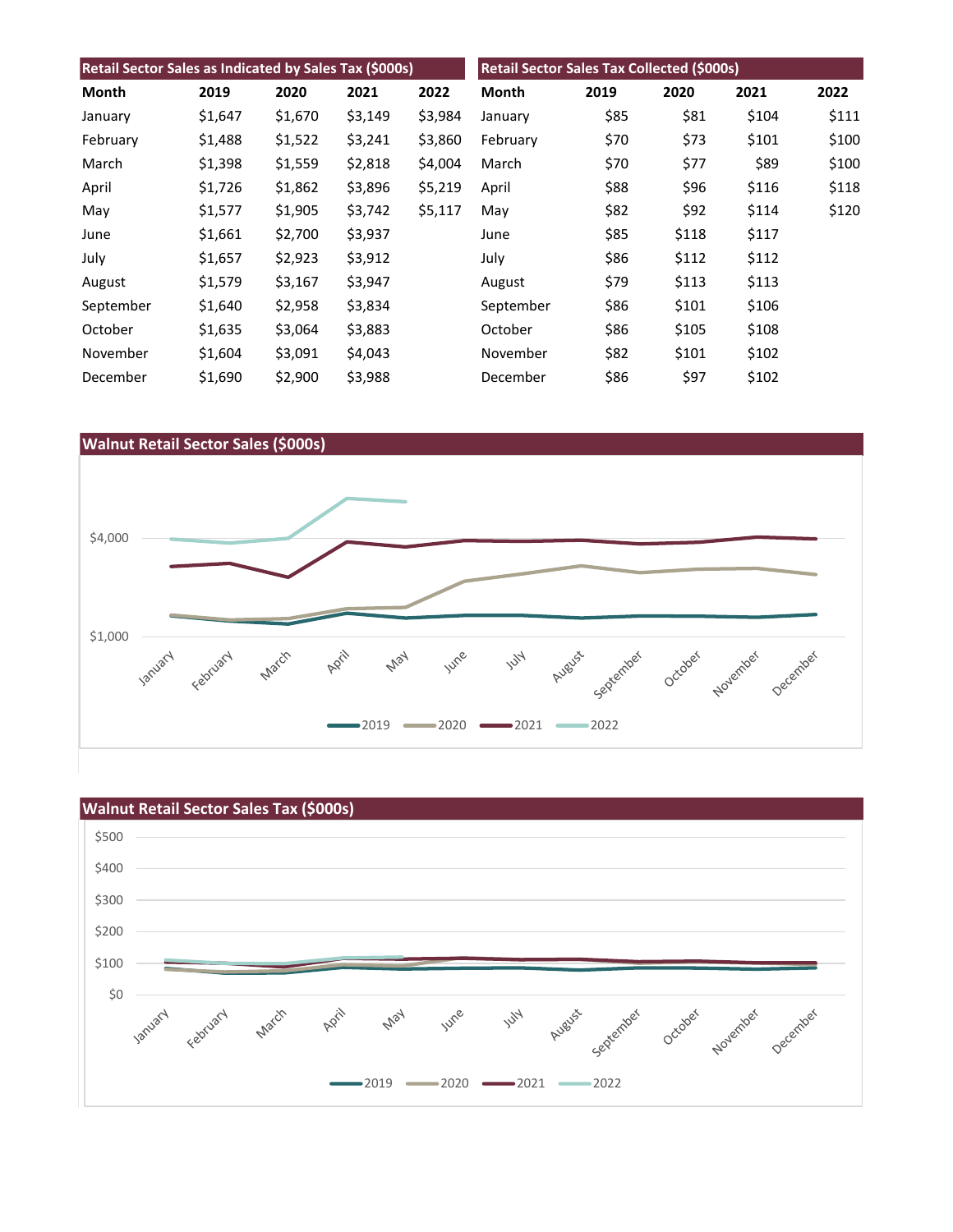| <b>Food Service and Accommodations Sector Sales</b> |       |       |       | <b>Food Service and Accommodations Sector Sales</b><br>Tax Collected (\$000s) |              |      |      |      |      |
|-----------------------------------------------------|-------|-------|-------|-------------------------------------------------------------------------------|--------------|------|------|------|------|
| Subject to Sales Tax (\$000s)                       |       |       |       |                                                                               |              |      |      |      |      |
| <b>Month</b>                                        | 2019  | 2020  | 2021  | 2022                                                                          | <b>Month</b> | 2019 | 2020 | 2021 | 2022 |
| January                                             | \$648 | \$546 | \$68  | \$748                                                                         | January      | \$9  | \$5  | \$5  | \$17 |
| February                                            | \$128 | \$78  | \$78  | \$185                                                                         | February     | \$9  | \$5  | \$5  | \$13 |
| March                                               | \$136 | \$86  | \$57  | \$210                                                                         | March        | \$9  | \$6  | \$4  | \$15 |
| April                                               | \$168 | \$77  | \$97  | \$263                                                                         | April        | \$12 | \$5  | \$7  | \$18 |
| May                                                 | \$172 | \$65  | \$113 | \$238                                                                         | May          | \$12 | \$5  | \$8  | \$17 |
| June                                                | \$179 | \$84  | \$112 |                                                                               | June         | \$13 | \$6  | \$8  |      |
| July                                                | \$161 | \$90  | \$108 |                                                                               | July         | \$11 | \$6  | \$8  |      |
| August                                              | \$91  | \$92  | \$102 |                                                                               | August       | \$6  | \$6  | \$7  |      |
| September                                           | \$88  | \$89  | \$81  |                                                                               | September    | \$6  | \$6  | \$6  |      |
| October                                             | \$83  | \$87  | \$96  |                                                                               | October      | \$6  | \$6  | \$7  |      |
| November                                            | \$83  | \$84  | \$250 |                                                                               | November     | \$6  | \$6  | \$18 |      |
| December                                            | \$77  | \$59  | \$212 |                                                                               | December     | \$5  | \$4  | \$15 |      |

**Walnut Food Service and Accommodations Sector Sales (\$000s)**





**Walnut Food Service and Accommodations Sector Sales Tax (\$000s)**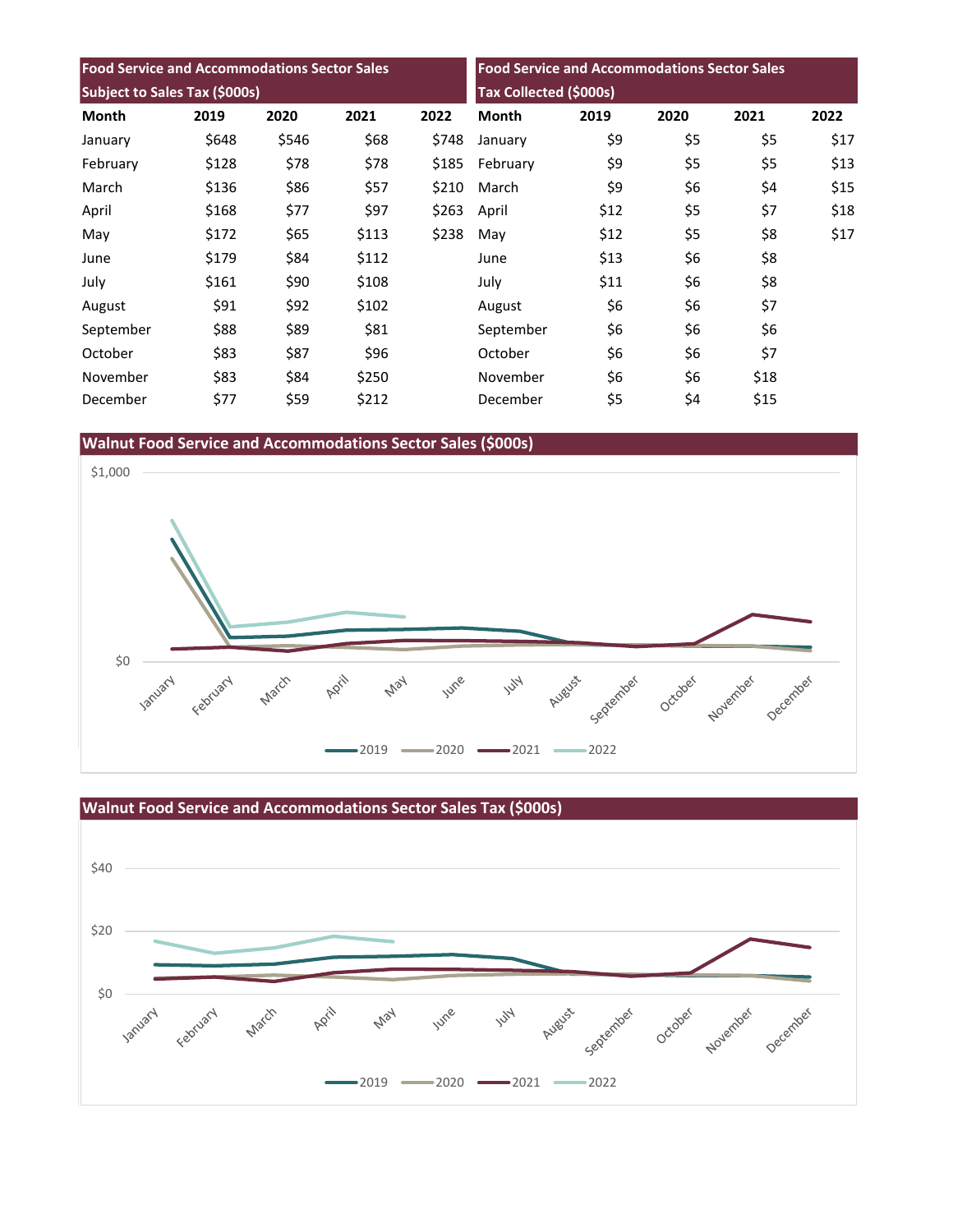| <b>Estimated Change in Sales</b>                        |                      |                |               |
|---------------------------------------------------------|----------------------|----------------|---------------|
|                                                         | <b>Sales</b>         | Average Sales* | Change in     |
|                                                         | <b>Jun21 - May22</b> | Jun18 - May21  | <b>Sales</b>  |
| <b>Agriculture, Forestry, Fishing and Hunting</b>       | \$0                  | \$0            | \$0           |
| Mining, Quarrying, and Oil and Gas Extraction           | \$0                  | \$0            | \$0           |
| <b>Utilities</b>                                        | \$0                  | \$2,948,758    | (52,948,758)  |
| Construction                                            | \$0                  | \$0            | \$0           |
| <b>Manufacturing</b>                                    | \$0                  | \$0            | \$0           |
| <b>Wholesale Trade</b>                                  | \$272,013            | \$0            | \$272,013     |
| <b>Retail Trade</b>                                     | \$49,700,000         | \$25,600,000   | \$24,170,496  |
| <b>Transportation and Warehousing</b>                   | \$0                  | \$0            | \$0           |
| <b>Information</b>                                      | \$584,248            | \$790,596      | ( \$206, 348) |
| <b>Finance and Insurance</b>                            | \$0                  | \$0            | \$0           |
| <b>Real Estate and Rental and Leasing</b>               | \$1,442              | \$0            | \$1,442       |
| <b>Professional, Scientific, and Technical Services</b> | \$0                  | \$0            | \$0           |
| <b>Management of Companies and Enterprises</b>          | \$0                  | \$0            | \$0           |
| <b>Admin/Support/Waste Mgt &amp; Remediation Svcs</b>   | \$0                  | \$0            | \$0           |
| <b>Educational Services</b>                             | \$0                  | \$0            | \$0           |
| <b>Health Care and Social Assistance</b>                | \$0                  | \$0            | \$0           |
| Arts, Entertainment, and Recreation                     | \$0                  | \$0            | \$0           |
| <b>Accomodation and Food Services</b>                   | \$2,604,345          | \$1,642,816    | \$961,529     |
| <b>Other Services (except Public Administration)</b>    | \$0                  | \$37,627       | ( \$37, 627)  |
| <b>Public Administration</b>                            | \$0                  | \$0            | \$0           |
| <b>Change in Total of Sector Sales</b>                  | \$53,162,048         | \$31,019,796   | \$22,212,747  |

\*Average Sales is calculated as the sum of average monthly sales for the three previous years.

| <b>Economic Impact Summary from Change in Total of Sector Sales (IMPLAN)</b> |                   |                     |                             |              |  |  |  |  |
|------------------------------------------------------------------------------|-------------------|---------------------|-----------------------------|--------------|--|--|--|--|
| <b>Impact Type</b>                                                           | <b>Employment</b> | <b>Labor Income</b> | <b>Total Value</b><br>Added | Output       |  |  |  |  |
| <b>Direct Effect</b>                                                         | 303.5             | \$7,473,841         | \$12,421,068                | \$6,512,101  |  |  |  |  |
| <b>Indirect Effect</b>                                                       | 11.4              | \$321,126           | \$628,457                   | \$1,123,276  |  |  |  |  |
| <b>Induced Effect</b>                                                        | 21.5              | \$604,226           | \$1,265,938                 | \$2,492,184  |  |  |  |  |
| <b>Total Effect</b>                                                          | 71.3              | \$3,326,479         | \$10,401,831                | (51,777,135) |  |  |  |  |

**Estimated Change in Municipal Sales Tax Diversions (18.5%) \$323,983** See explanation of Municipal Sales Tax Diversions in the Data Key.

## **Estimated Change in State and Local Tax from Change in Total of Sector Sales (IMPLAN)**

|                                  |                   |            | Taxes on              |                   |                     |
|----------------------------------|-------------------|------------|-----------------------|-------------------|---------------------|
|                                  | <b>Employment</b> | Proprietor | <b>Production and</b> |                   |                     |
| <b>Description</b>               | Compensation      | Income     | <b>Imports</b>        | <b>Households</b> | <b>Corporations</b> |
| <b>Dividends</b>                 | \$0               | \$0        | \$0                   | \$0               | \$2,060             |
| <b>Social Insurance</b>          | \$595             | \$0        | \$0                   | \$0               | \$0                 |
| <b>TOPI: Sales Tax</b>           | \$0               | \$0        | \$1,751,259           | \$0               | \$0                 |
| <b>TOPI: Property Tax</b>        | \$0               | \$0        | \$891,012             | \$0               | \$0                 |
| <b>TOPI: Other Tax</b>           | \$0               | \$0        | \$189,428             | \$0               | \$0                 |
| <b>Corporate Profits Tax</b>     | \$0               | \$0        | \$0                   | \$0               | \$33,880            |
| <b>Personal Taxes</b>            | \$0               | \$0        | \$0                   | \$163,504         | \$0                 |
| <b>Total State and Local Tax</b> | \$277             | \$0        | \$4,876,197           | \$69,964          | \$18,698            |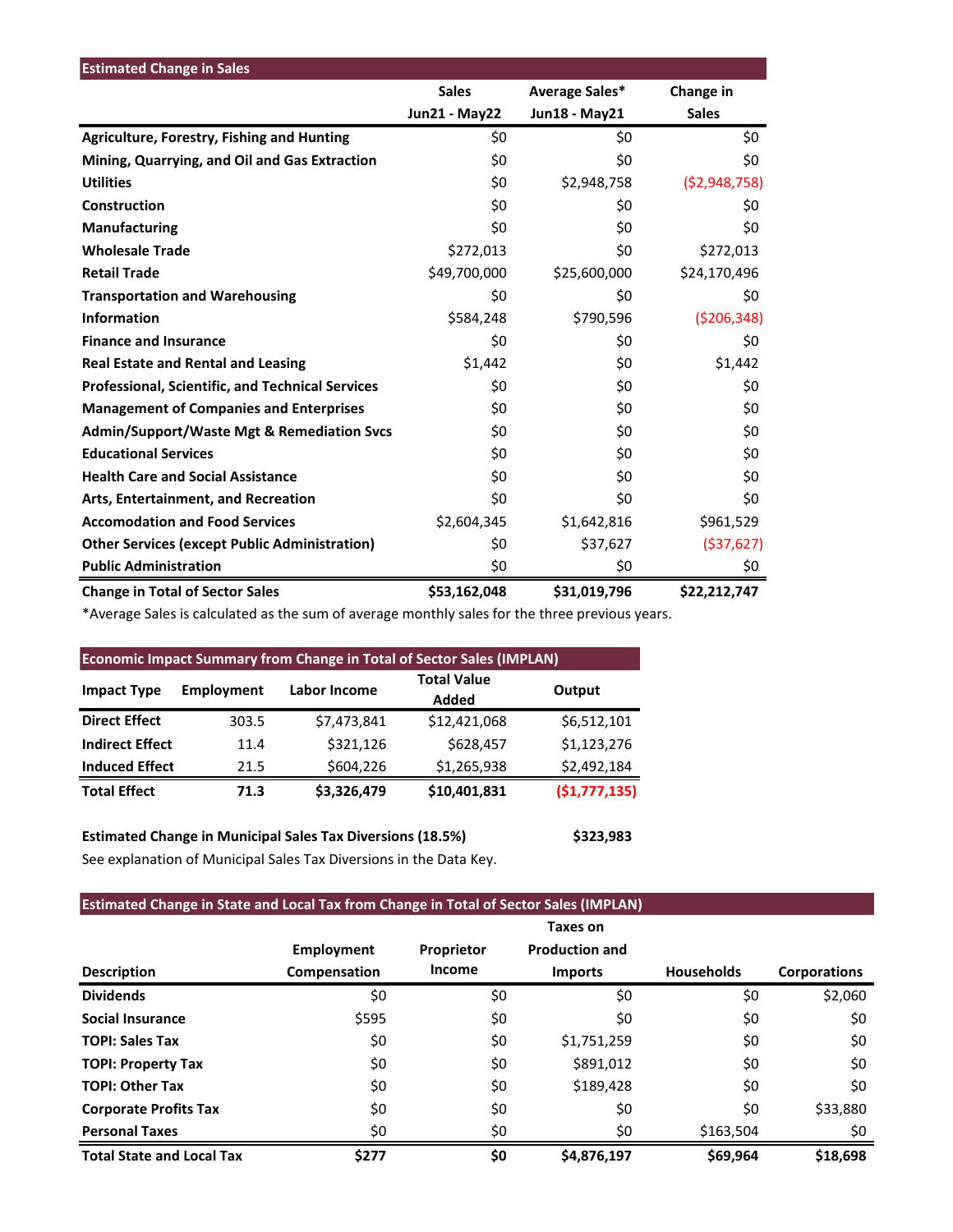# **Sales Tax Diversions and Special Levies**

| <b>Walnut Diversions</b> |          |          |          |          | <b>No Special Levy</b> |      |      |      |      |
|--------------------------|----------|----------|----------|----------|------------------------|------|------|------|------|
| Month                    | 2019     | 2020     | 2021     | 2022     | Month                  | 2019 | 2020 | 2021 | 2022 |
| January                  | \$22,158 | \$20,855 | \$24,970 | \$31,751 | January                |      |      |      |      |
| February                 | \$19,117 | \$19,630 | \$24,408 | \$28,833 | February               |      |      |      |      |
| March                    | \$19,085 | \$20,179 | \$22,335 | \$28,409 | March                  |      |      |      |      |
| April                    | \$23,054 | \$23,604 | \$27,234 | \$32,989 | April                  |      |      |      |      |
| May                      | \$21,855 | \$22,400 | \$28,024 | \$33,609 | May                    |      |      |      |      |
| June                     | \$22,537 | \$28,316 | \$27,992 |          | June                   |      |      |      |      |
| July                     | \$22,820 | \$26,786 | \$26,805 |          | July                   |      |      |      |      |
| August                   | \$21,019 | \$28,159 | \$30,133 |          | August                 |      |      |      |      |
| September                | \$21,465 | \$24,179 | \$29,037 |          | September              |      |      |      |      |
| October                  | \$21,318 | \$25,689 | \$28,895 |          | October                |      |      |      |      |
| November                 | \$20,878 | \$24,790 | \$29,831 |          | November               |      |      |      |      |
| December                 | \$22,139 | \$23,793 | \$28,974 |          | December               |      |      |      |      |

| <b>No Special Levy</b> |      |      |      |      | <b>No Special Levy</b> |      |      |      |      |  |
|------------------------|------|------|------|------|------------------------|------|------|------|------|--|
| Month                  | 2019 | 2020 | 2021 | 2022 | Month                  | 2019 | 2020 | 2021 | 2022 |  |
| January                |      |      |      |      | January                |      |      |      |      |  |
| February               |      |      |      |      | February               |      |      |      |      |  |
| March                  |      |      |      |      | March                  |      |      |      |      |  |
| April                  |      |      |      |      | April                  |      |      |      |      |  |
| May                    |      |      |      |      | May                    |      |      |      |      |  |
| June                   |      |      |      |      | June                   |      |      |      |      |  |
| July                   |      |      |      |      | July                   |      |      |      |      |  |
| August                 |      |      |      |      | August                 |      |      |      |      |  |
| September              |      |      |      |      | September              |      |      |      |      |  |
| October                |      |      |      |      | October                |      |      |      |      |  |
| November               |      |      |      |      | November               |      |      |      |      |  |
| December               |      |      |      |      | December               |      |      |      |      |  |

| <b>No Special Levy</b> |      |      |      |      |
|------------------------|------|------|------|------|
| <b>Month</b>           | 2019 | 2020 | 2021 | 2022 |
| January                |      |      |      |      |
| February               |      |      |      |      |
| March                  |      |      |      |      |
| April                  |      |      |      |      |
| May                    |      |      |      |      |
| June                   |      |      |      |      |
| July                   |      |      |      |      |
| August                 |      |      |      |      |
| September              |      |      |      |      |
| October                |      |      |      |      |
| November               |      |      |      |      |
| December               |      |      |      |      |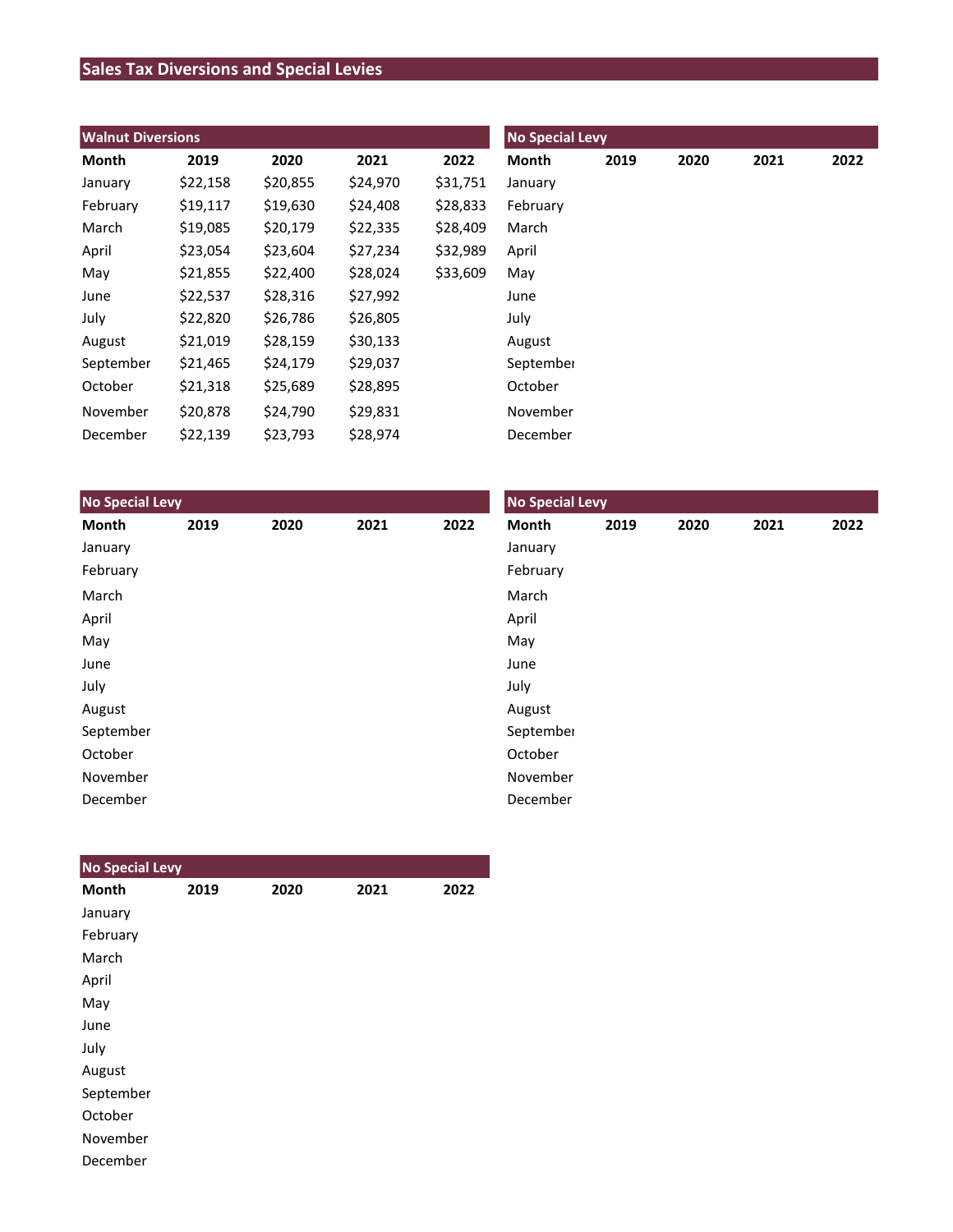#### **Estimated Change in Federal Tax from Change in Total of Sector Sales (IMPLAN)**

|                                 |              |                   | Taxes on              |                   |                     |
|---------------------------------|--------------|-------------------|-----------------------|-------------------|---------------------|
|                                 | Employment   | <b>Proprietor</b> | <b>Production and</b> |                   |                     |
| <b>Description</b>              | Compensation | <b>Income</b>     | <b>Imports</b>        | <b>Households</b> | <b>Corporations</b> |
| <b>Social Insurance</b>         | \$1,152,727  | \$54,657          | \$0                   | \$0               | \$0                 |
| <b>TOPI: Taxes</b>              | \$0          | \$0               | \$585,239             | \$0               | \$0                 |
| <b>Corporate Profits Tax</b>    | \$0          | \$0               | \$0                   | \$0               | \$69,915            |
| <b>Personal Tax: Income Tax</b> | \$0          | \$0               | \$0                   | \$367,642         | \$0                 |
| <b>Total Federal Tax</b>        | \$497,251    | \$5,653           | \$958,618             | \$175,868         | \$38,993            |

## **DATA Key**

#### **Total Sales as Indicated by Sales Tax**

North American Industrial Classification Sectors (NAICS) sectors included in the "Total Sales as Indicated by Sales Tax" statistics include: Sector 11 – *Agriculture, Forestry, Fishing and Hunting* ; Sector 21 – *Mining, Quarrying, and Oil and Gas Extraction* ; Sector 22 – *Utilities*; Sector 23 – *Construction* ; Sector 31-33 – *Manufacturing* ; Sector 42 – *Wholesale Trade* ; Sector 44-45 – *Retail Trade* ; Sector 48-49 – *Transportation and Warehousing* ; Sector 51 – *Information* ; Sector 52 – *Finance and Insurance* ; Sector 53 – *Real Estate and Rental and Leasing* ; Sector 54 – *Professional, Scientific, and Technical Services*; Sector 55 – *Management of Companies and Enterprises* ; Sector 56 – *Administrative and Support and Waste Management and Remediation Services* ; Sector 61 – *Educational Services*; Sector 62 – *Health Care and Social Assistance* ; Sector 71 – *Arts, Entertainment, and Recreation* ; Sector 72 – *Accommodation and Food Services* ; Sector 81 – *Other Services (Except Public Administration)* ; and Sector 92 – *Public Administration* .

#### **Retail Sector Sales**

Retail Sector Sales includes NAICS Sector 44-45 – Retail Trade.

#### **Accommodation and Food Service Sector Sales**

Accommodation and Food Services Sector Sales includes NAICS Sector 72 – Accommodation and Food Services.

#### **Estimated Change in Sales**

To determine the economic impact of changes in specific sector sales, the average monthly sales by sector (using sales from the thirty-six months prior to the study time frame) was subtracted from the sales for that sector in the study time frame. For this publication, each month's sector sales from April 2018 through March 2020 were averaged and subtracted from sector sales occurring in the April 2020 through March 2021 time period to obtain the Change in Sales estimate. The estimated changes in sales for all sectors were summed to obtain the estimate for the change in Total of Sector Sales.

Municipalities are assigned to the county in which the largest proportion of the municipality's population resides (e.g., while the city of Jackson lies in Hinds, Madison, and Rankin Counties, Jackson was "assigned" to Hinds County because the majority of its population resides in Hinds County).

If the change in sales is negative, this indicates that the sales for the specific geographic area fall below expected values when using the previous three years as a benchmark. If the change in sales is positive, then the sales for the specific geographic area is greater than what would have been expected when using the three previous years as a benchmark.

#### **Estimated Change in Municipal Sales Tax Diversions**

Municipalities receive 18.5 percent of sales tax collected within their boundaries from the Mississippi Department of Revenue that can be used in the general budget(counties are not eligible for this allocation). The estimated change in the municipal sales tax diversion is calculated as 18.5 percent of the change in Taxes on Production and Imports: Sales Tax estimated in the Estimated Change in State and Local Tax from Change in Total of Sector Sales table.